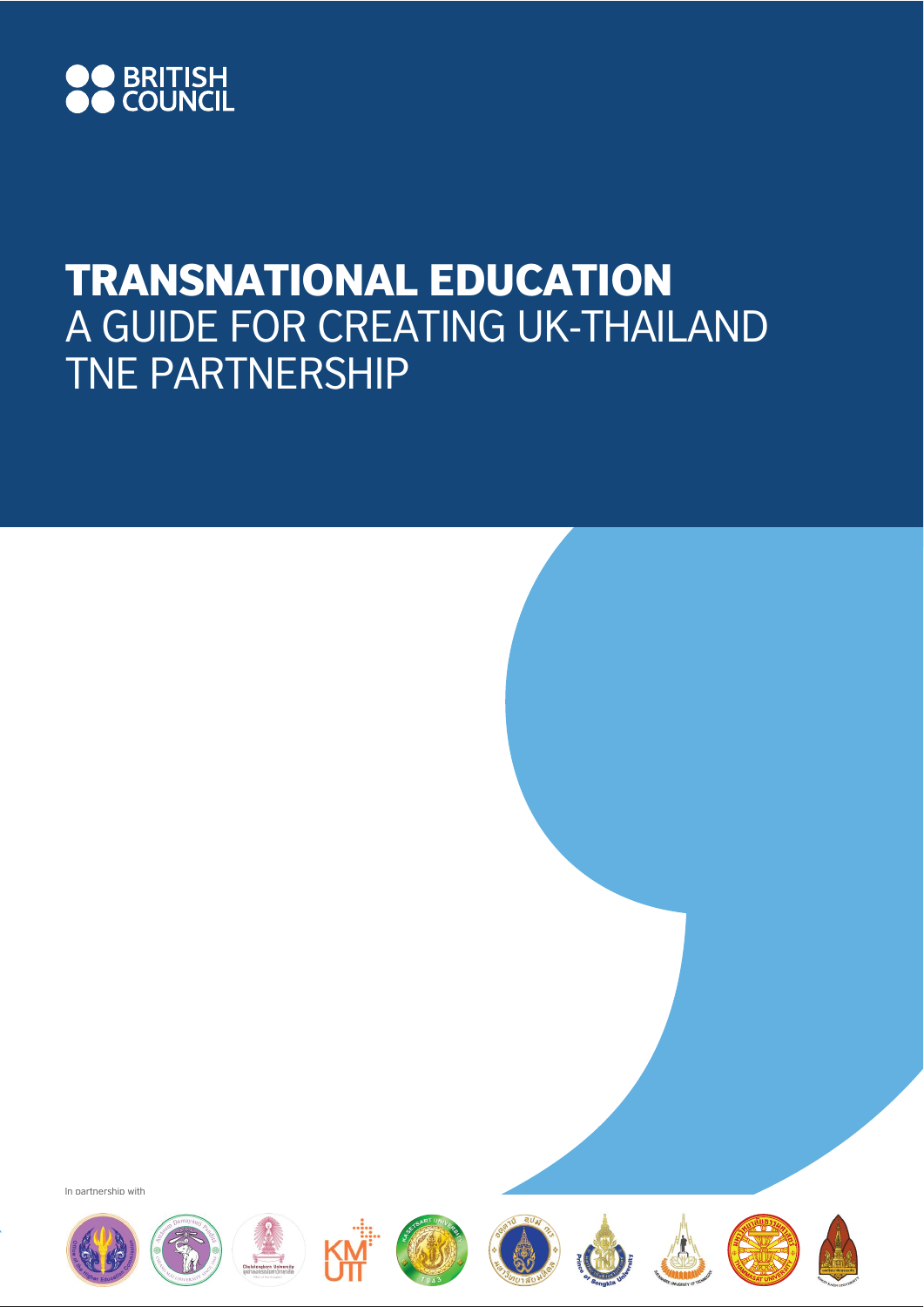# **THE HIGHER EDUCATION POLICY**  IN THAILAND

Thai higher education policy puts prime focus on enabling universities to strengthen their higher education capacity. One route to attaining this is by providing access to knowledge and innovative practices through international collaboration. To achieve this goal, Thai universities collectively offer 141 collaborative degree programmes:

| No.            | <b>DEGREE CONFERRED</b>       | <b>LEVEL</b>      |                 |       | <b>TOTAL</b> |
|----------------|-------------------------------|-------------------|-----------------|-------|--------------|
|                |                               | <b>BACHELOR'S</b> | <b>MASTER'S</b> | PH.D. |              |
|                | Joint degree                  | 3                 | 2               | 1     | 6            |
| $\overline{2}$ | Dual degree                   | 30                | 20              | 18    | 68           |
| 3              | Degree awarded by<br>Thai HEI | 37                | 22              | 8     | 67           |
|                | Total                         | 70                | 44              | 27    | 141          |

Information collected by the Office of Higher Education Commission

#### **What is Transnational Education?**

The general principal of transnational education (TNE) is to provide access for students to study towards a foreign qualification without leaving their home country, meaning that programmes of education and providers can cross national and regional borders. In practice, there are many different delivery mechanisms for TNE programmes such as validation, articulation, franchising, independent provision via international branch campus (IBCs) or collaborative provision via joint or double degrees. Some arrangements can involve multiple or overlapping modes of delivery. 1

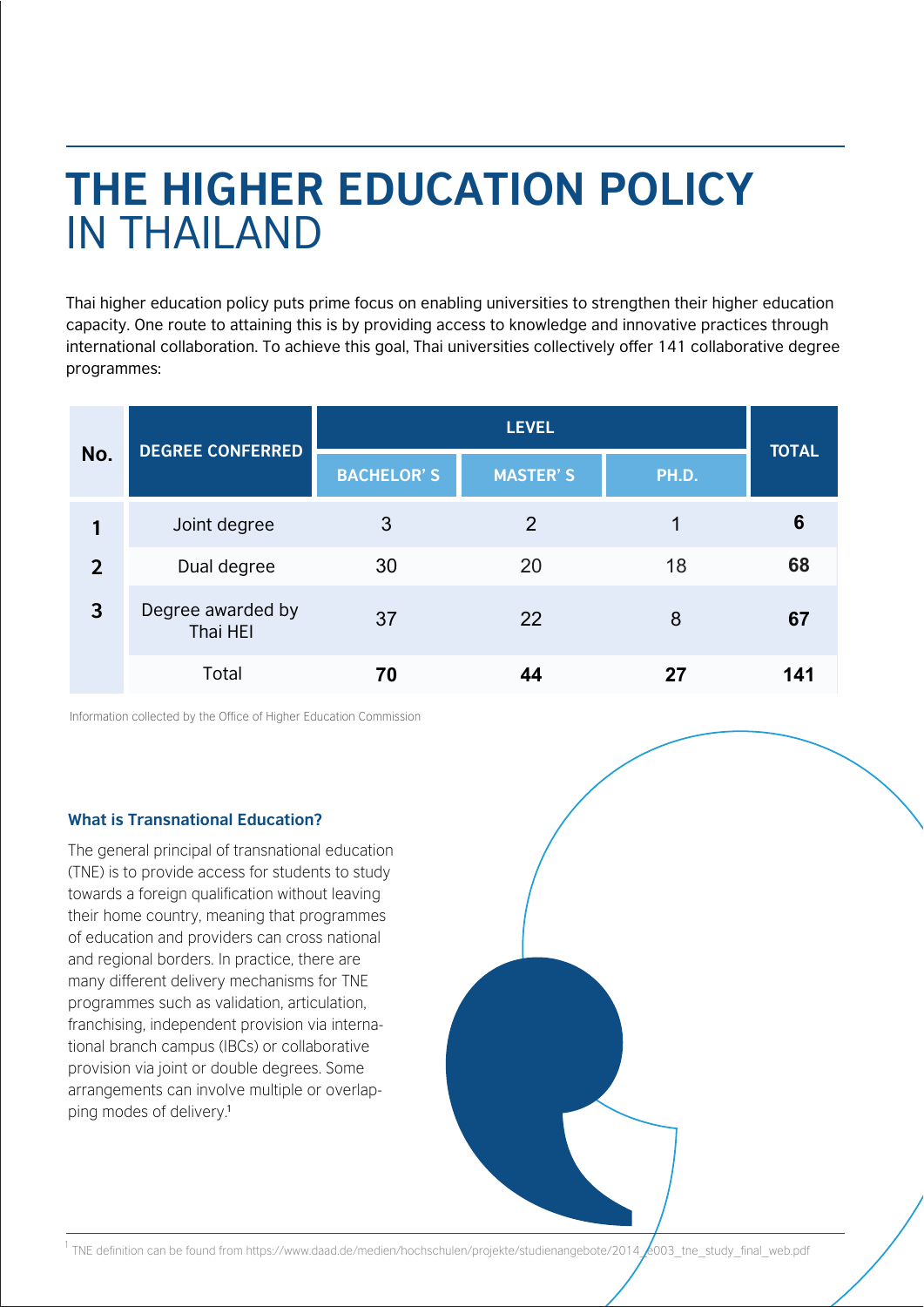The following are TNE models which currently operate in Thailand. Any prospective TNE programmes intending to operate in Thailand need to guarantee that a Thai degree will be awarded at the end of the course.

| <b>TYPE OF TRANSNATIONAL</b><br><b>EDUCATION PROGRAMME</b> | <b>DEFINITION</b>                                                                                                                                                                                                                                                                                                                                                                                                                                   |  |
|------------------------------------------------------------|-----------------------------------------------------------------------------------------------------------------------------------------------------------------------------------------------------------------------------------------------------------------------------------------------------------------------------------------------------------------------------------------------------------------------------------------------------|--|
| <b>1. ARTICULATION</b>                                     | The UK higher education intstitution (HEI) recognises a programme<br>of study in a partner institution as being equivalent to a stage of<br>one of its own programmes. Once completed, students then join<br>the UK HEI's programme at previously identified point. Students<br>could complete a programme of study in another country (e.g. a<br>diploma) enabling them to join a programme in the UK (e.g. year<br>2 of an undergraduate degree). |  |
| 2. JOINT-AWARD                                             | The award is given jointly by two (or more) HEIs. The model is<br>generally implemented by peer institutions whereby each institution<br>contributes a portion of the programme delivery and arrangements<br>are jointly agreed between institutions.                                                                                                                                                                                               |  |
| 3. DUAL/DOUBLE AWARDS                                      | An award is given by the UK HEI and one or more partners.                                                                                                                                                                                                                                                                                                                                                                                           |  |
| <b>4. DISTANCE LEARNING</b>                                | Students study a UK programme remotely, either by paper or by<br>online resources and access to virtual learning environments<br>(VLEs).                                                                                                                                                                                                                                                                                                            |  |
| 5. BLENDED DELIVERY                                        | This is becoming increasingly more common. It generally involves a<br>mix of flying faculty from the UK HEI, tutorial support from a local<br>partner and the use of e-learning, usually via the UK HEI's VLE.                                                                                                                                                                                                                                      |  |

Establishment of an international branch campus is permitted in Thailand, in accordance with the Foreign Business Act of 1999 and Private Higher Education Institution Act of 2003 (revised 2007).

For more information, please visit www.inter.mua.go.th , go to "Download" and select "Knowledge Sharing".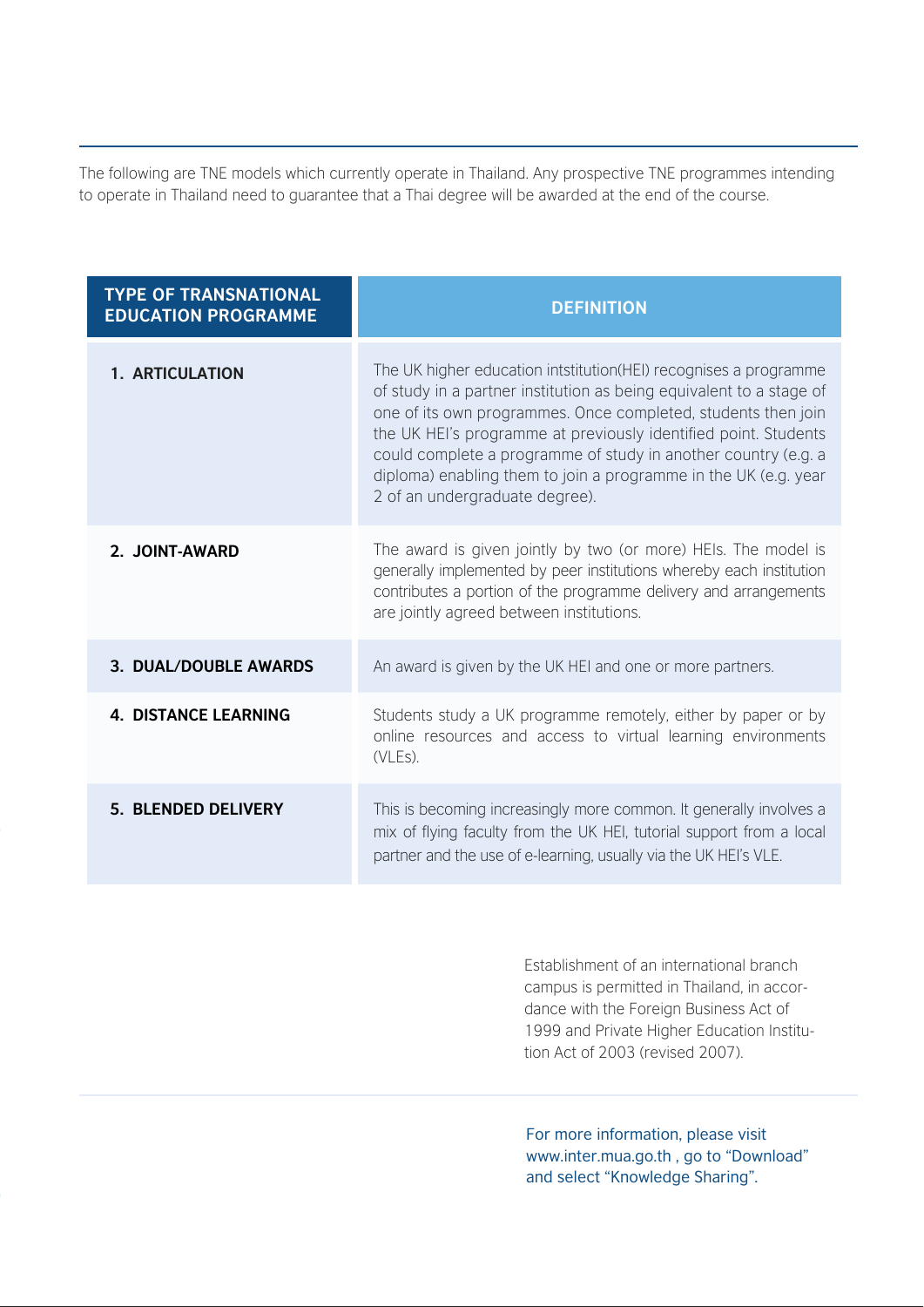### **Process of Approval for a TNE Programme in Thailand:**

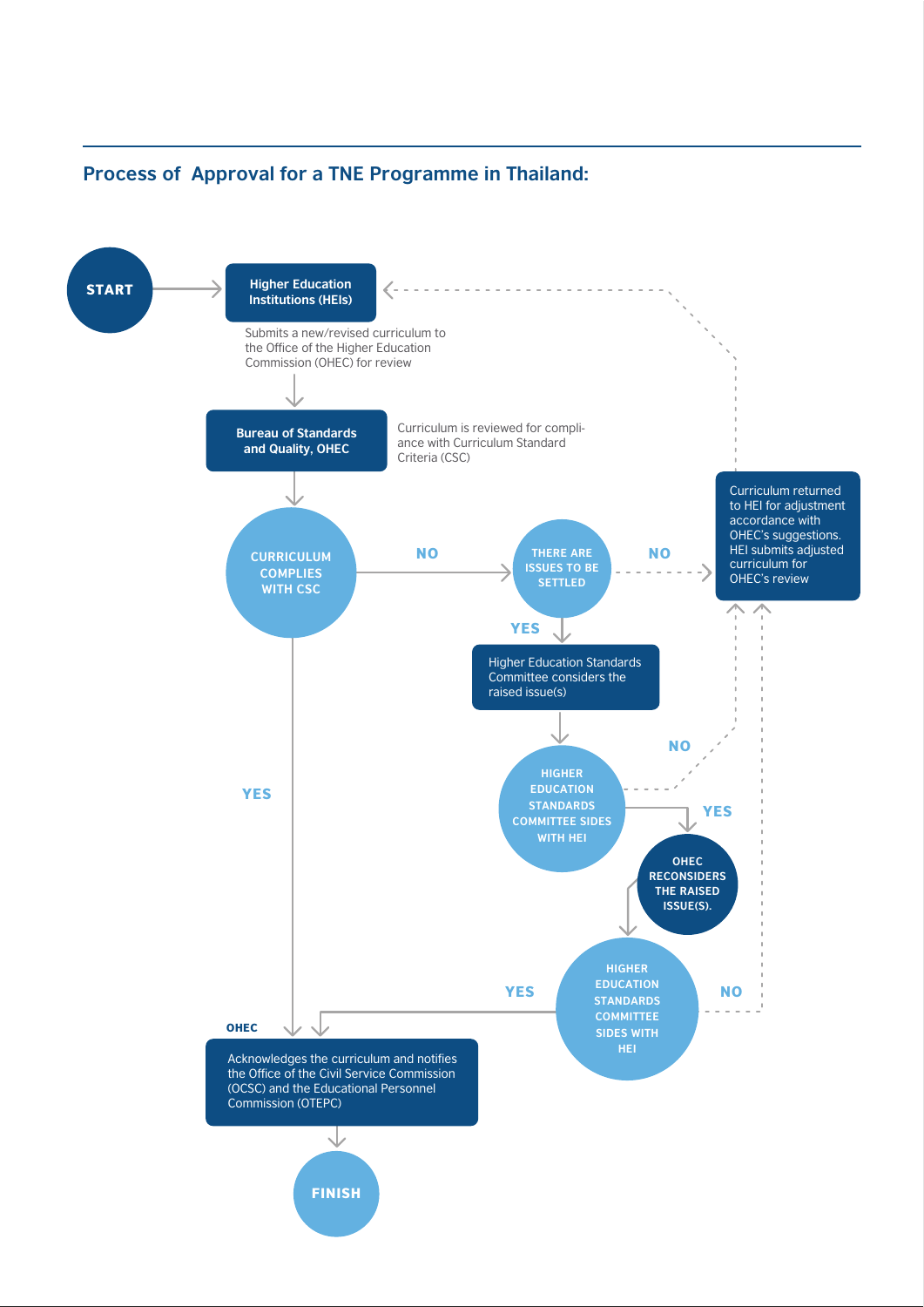### **HOW TO GET**  TRANSNATIONAL EDUCATION PROGRAMME APPROVED IN THE UK?

**UK universities are independent, autonomous bodies with degree awarding powers. As degree awarding bodies, they have responsibilities relating to the delivery of TNE programmes.**

The UK quality assurance agency (QAA) sets out these responsibilities in the UK Quality Code for Higher Education Chapter B10 $^{2}$ 

The fundamental principle underpinning all arrangements for delivering learning opportunities with others is that the UK degree-awarding body has ultimate responsibility for academic standards and the quality of learning opportunities, regardless of where these opportunities are delivered and who provides them.

The principal responsibility of the degree-awarding body is for the academic standards of any awards granted in its name (whether these are in the form of academic credit or qualifications), as well as for the accuracy of any formal transcript or record of achievement confirming these standards are set and maintained for higher education qualifications in the UK and sets out what is expected of degree-awarding bodies in setting, delivering and maintaining the academic standards of the

QAA reviews the partnership arrangements that UK higher education institutions have made with organisations in other countries to deliver UK programmes. QAA also review programmes delivered on the overseas campuses of UK institutions.

It is important to note that it is not QAA's role to review or accredit partner institutions outside the UK.

#### **QAA reviews How is Review of Transnational Education carried out?**

Review of Transnational Education is carried out according to the same principles and processes as our review methods for higher education institutions:

- it is a peer review, evidence-based process.
- the UK higher education institution provides a briefing document describing its overseas provision.
- overseas review usually involves a one-day visit of a review team to the UK institution to meet staff and students, and a similar visit to the partner institution overseas.

QAA conducts reviews on a country by country basis. As well as reviewing the partnership arrangements of institutions, QAA will also gather information about the activities of UK institutions in a particular country. Reports are produced about individual institutions' arrangements, and often an overview of UK higher education in a particular part of the world.

<sup>2</sup>http://www.qaa.ac.uk/publications/information-and-guidance/uk-quality-code-for-higher-education-chapter-b10-managing-higher-education-provision-withothers1#.VuHyu1VFBLM